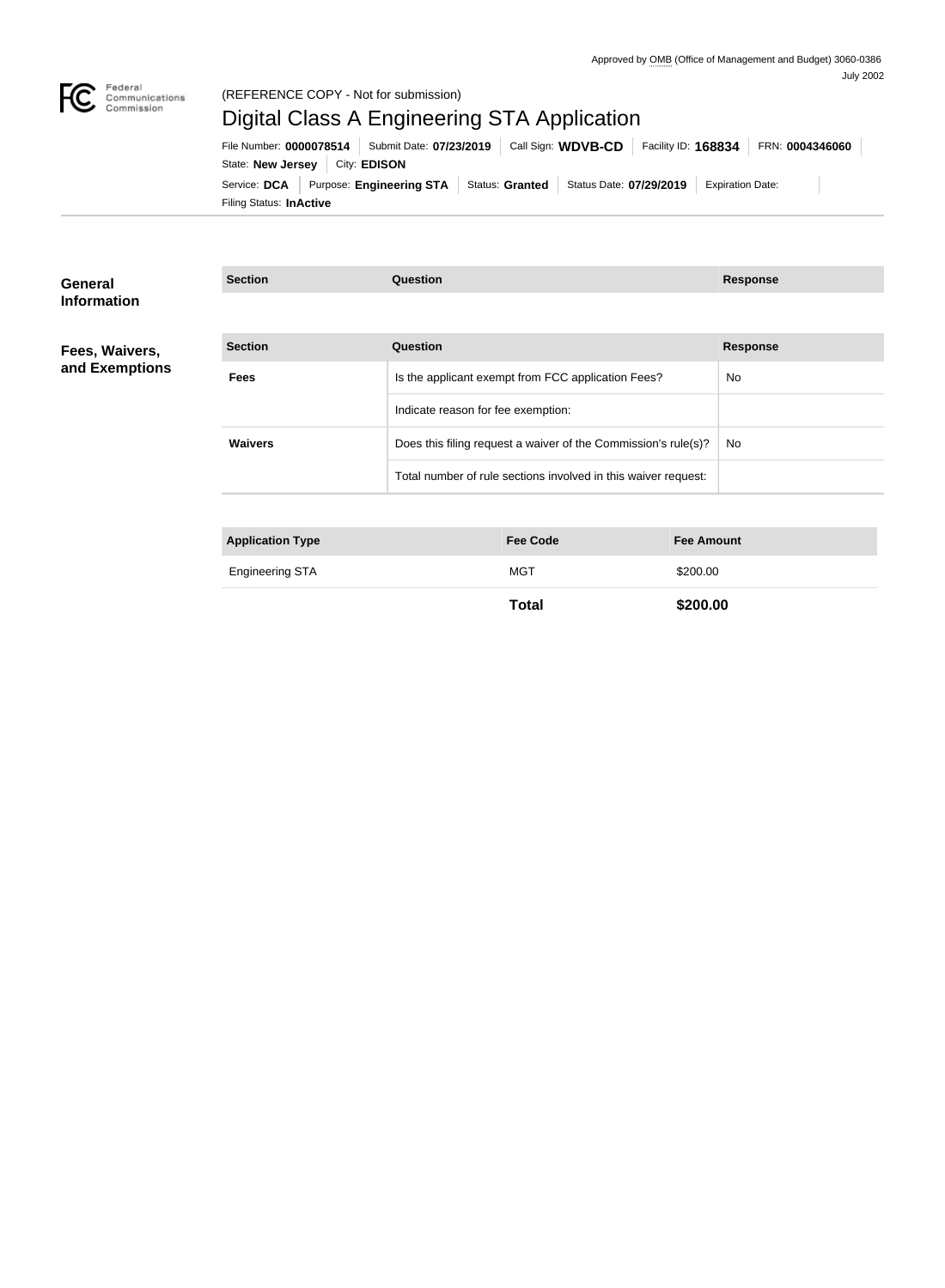### **Applicant Name, Type, and Contact Information**

| <b>Applicant</b>                                                                                                        | <b>Address</b>                                                                     | <b>Phone</b>          | <b>Email</b>                       | <b>Applicant</b><br><b>Type</b> |
|-------------------------------------------------------------------------------------------------------------------------|------------------------------------------------------------------------------------|-----------------------|------------------------------------|---------------------------------|
| TRINITY BROADCASTING OF TEXAS,<br>INC.<br><b>Applicant</b><br>Doing Business As: TRINITY<br>BROADCASTING OF TEXAS, INC. | 13600 Heritage<br>Parkway<br>Suite 200<br>Fort Worth, TX<br>76192<br>United States | $+1(855)$<br>826-2255 | CMMAY@MAYLAWOFFICES.<br><b>COM</b> | Other                           |

#### **Authorization Holder Name**

 $\Box$  Check box if the Authorization Holder name is being updated because of the sale (or transfer of control) of the Authorization(s) to another party and for which proper Commission approval has not been received or proper notification provided.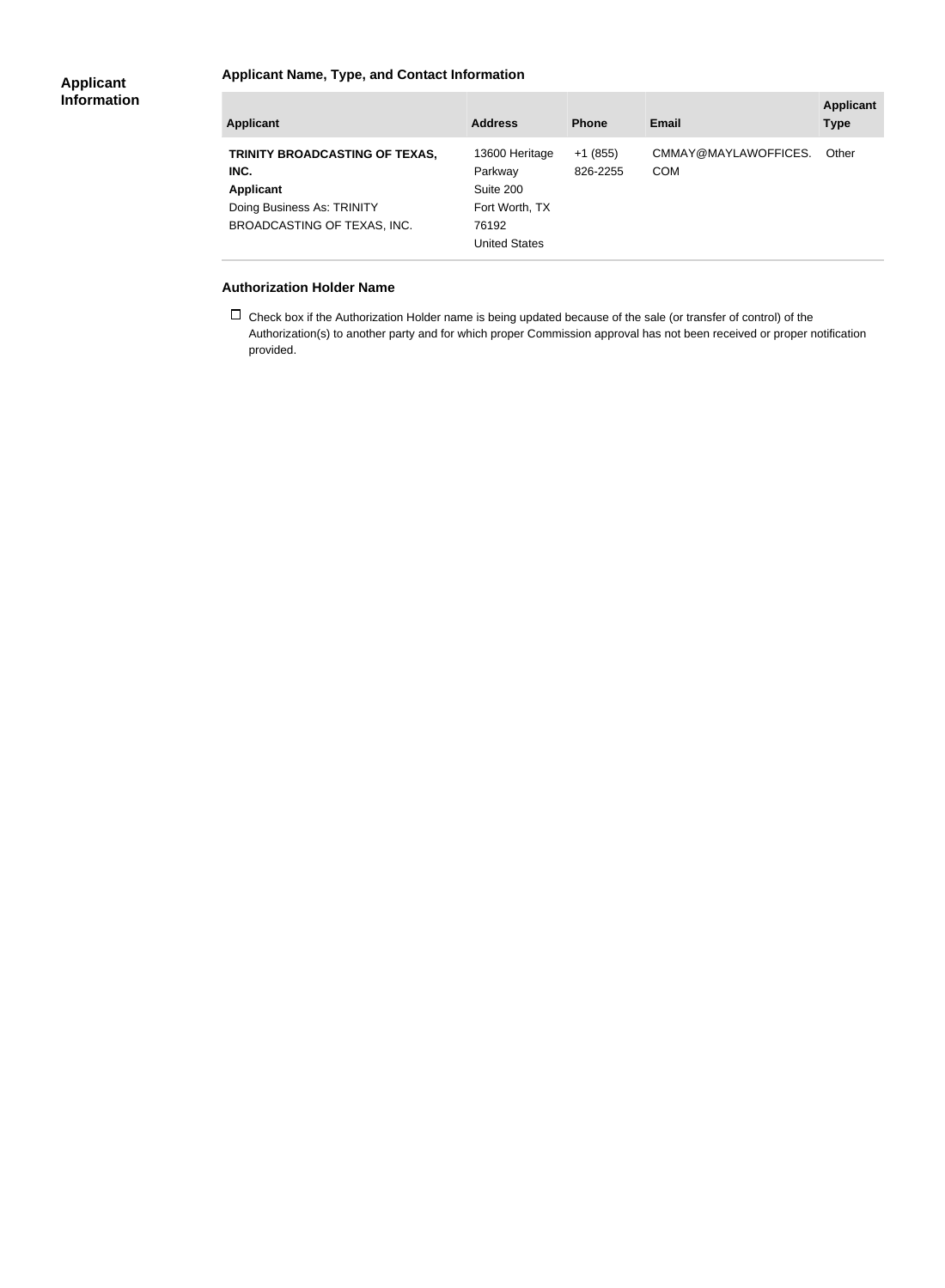| <b>Contact</b><br><b>Representatives</b><br>(2) | <b>Contact Name</b>                                         | <b>Address</b>                                                               | <b>Phone</b>            | <b>Email</b>                 | <b>Contact Type</b>         |
|-------------------------------------------------|-------------------------------------------------------------|------------------------------------------------------------------------------|-------------------------|------------------------------|-----------------------------|
|                                                 | <b>Kevin Fisher Fisher</b><br>Smith & Fisher                | 4791 Wintergreen<br>Court<br>Woodbridge, VA<br>22192<br><b>United States</b> | $+1$ (703) 505-<br>1791 | kevin@smithandFisher.<br>com | Technical<br>Representative |
|                                                 | Esq Colby M May M May,<br>Esq .<br>Colby M. May, Esq., P.C. | PO Box 15473<br><b>WASHINGTON, DC</b><br>20003<br><b>United States</b>       | +1 (202) 544-<br>5171   | cmmay@maylawoffices.<br>com  | Legal<br>Representative     |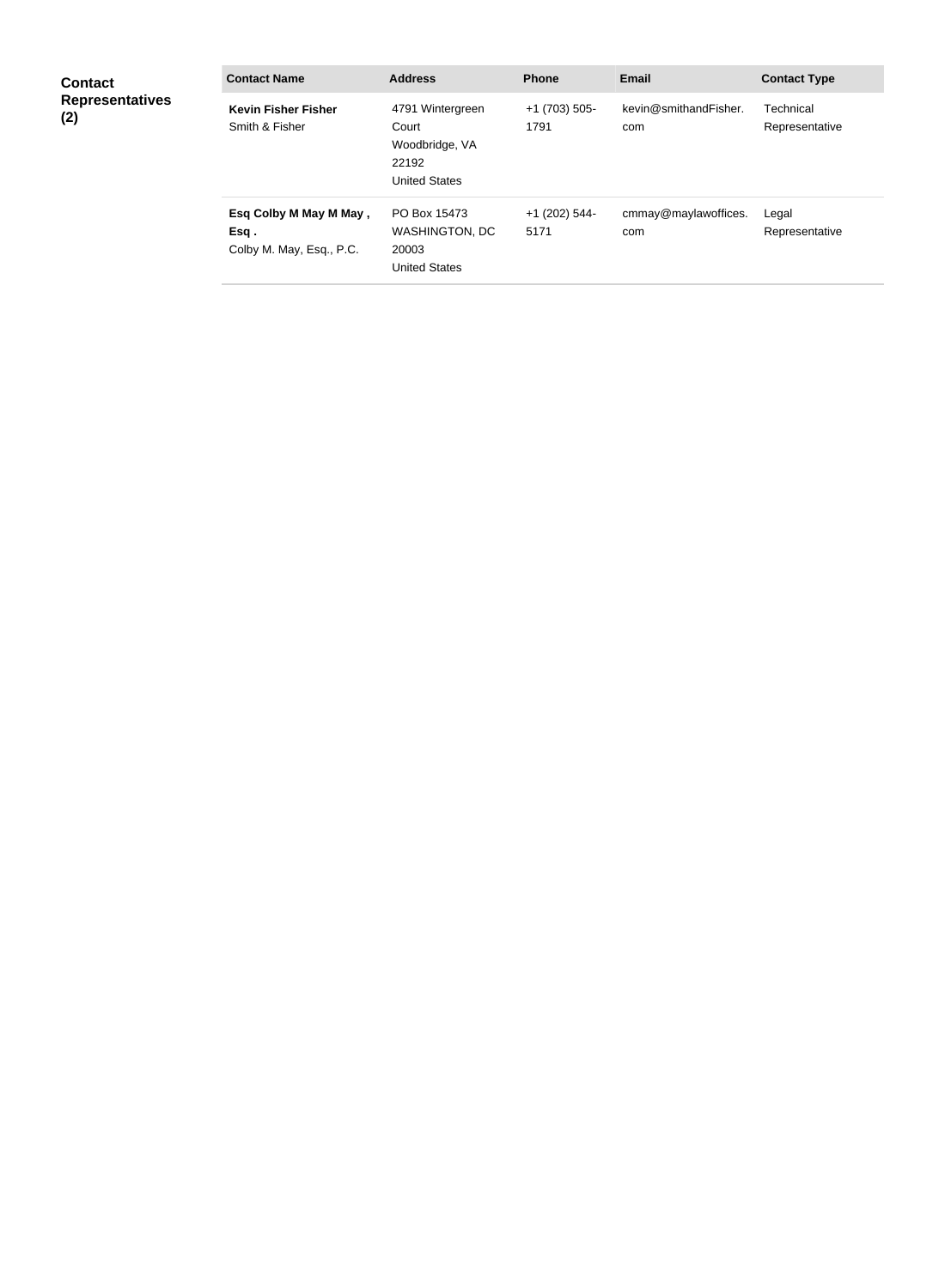| <b>Channel and</b> |
|--------------------|
| <b>Facility</b>    |
| <b>Information</b> |

| <b>Section</b>               | Question               | <b>Response</b> |
|------------------------------|------------------------|-----------------|
| <b>Proposed Community of</b> | <b>Facility ID</b>     | 168834          |
| <b>License</b>               | State                  | New Jersey      |
|                              | City                   | <b>EDISON</b>   |
|                              | <b>DCA Channel</b>     | 22              |
|                              | Designated Market Area | New York        |

# **Primary station proposed to be rebroadcast:**

| <b>Facility Id</b> | <b>Call Sign</b> |  | City | <b>State</b> |
|--------------------|------------------|--|------|--------------|
|--------------------|------------------|--|------|--------------|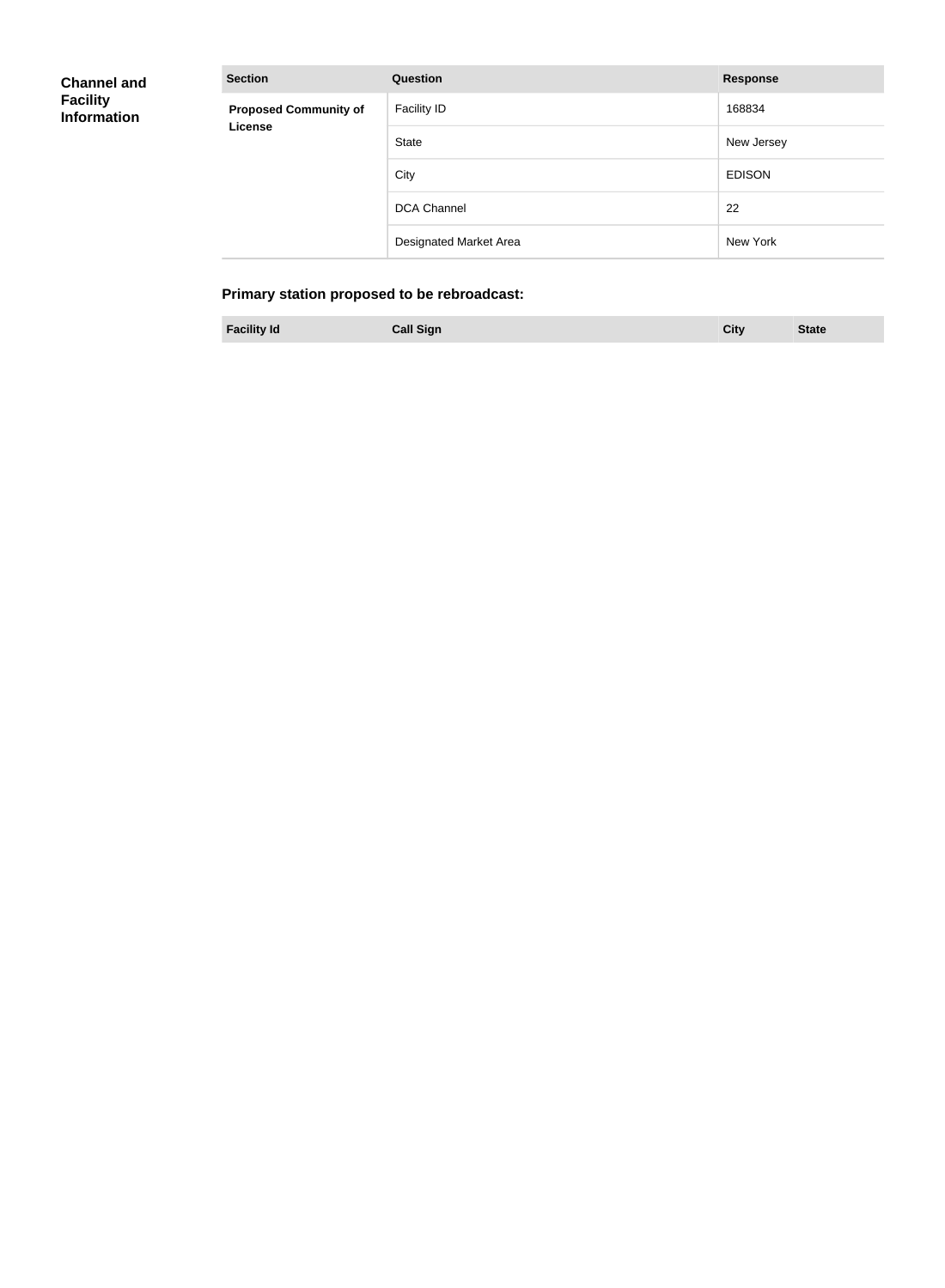| <b>Antenna Location</b><br>Data | <b>Section</b>                                  | Question                                                           | <b>Response</b>   |
|---------------------------------|-------------------------------------------------|--------------------------------------------------------------------|-------------------|
|                                 | <b>Antenna Structure</b><br><b>Registration</b> | Do you have an FCC Antenna Structure Registration (ASR)<br>Number? | Yes               |
|                                 |                                                 | <b>ASR Number</b>                                                  | 1007048           |
|                                 | <b>Coordinates (NAD83)</b>                      | Latitude                                                           | 40° 44' 54.0" N+  |
|                                 |                                                 | Longitude                                                          | 073° 59' 09.0" W- |
|                                 |                                                 | Structure Type                                                     | <b>B-Building</b> |
|                                 |                                                 | <b>Overall Structure Height</b>                                    | 443.0 meters      |
|                                 |                                                 | <b>Support Structure Height</b>                                    | 381.0 meters      |
|                                 |                                                 | Ground Elevation (AMSL)                                            | 15.5 meters       |
|                                 | <b>Antenna Data</b>                             | Height of Radiation Center Above Ground Level                      | 298 meters        |
|                                 |                                                 | Height of Radiation Center Above Mean Sea Level                    | 313.5 meters      |
|                                 |                                                 | <b>Effective Radiated Power</b>                                    | 7 kW              |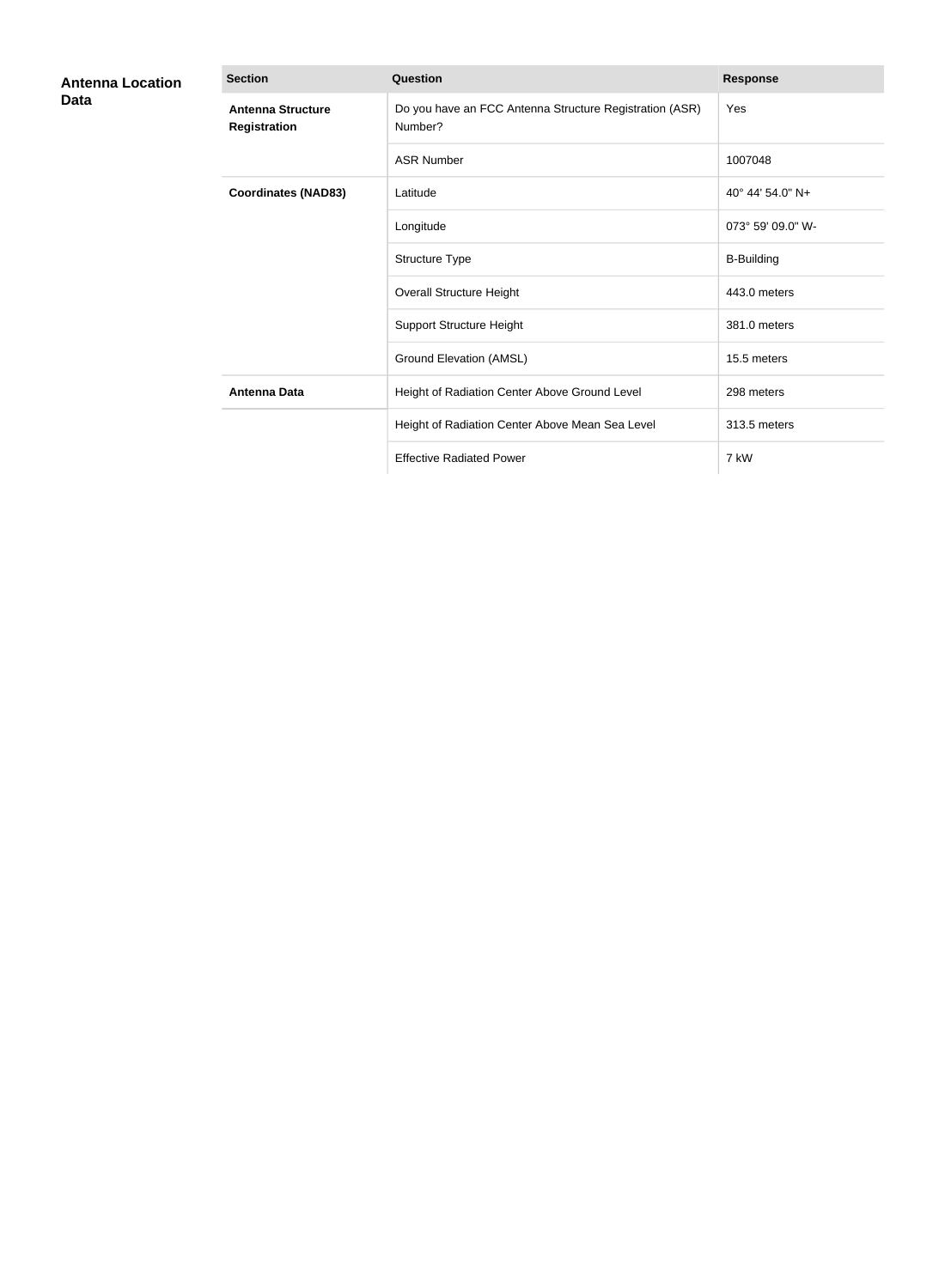| Antenna               | <b>Section</b>                               | Question                                                                                                                                            | <b>Response</b>           |
|-----------------------|----------------------------------------------|-----------------------------------------------------------------------------------------------------------------------------------------------------|---------------------------|
| <b>Technical Data</b> | <b>Antenna Type</b>                          | Antenna Type                                                                                                                                        | <b>Directional Custom</b> |
|                       |                                              | Do you have an Antenna ID?                                                                                                                          | Yes                       |
|                       |                                              | Antenna ID                                                                                                                                          | 98295                     |
|                       | Antenna Manufacturer and                     | Manufacturer:                                                                                                                                       | <b>DIE</b>                |
|                       | <b>Model</b>                                 | Model                                                                                                                                               | TUAC2F                    |
|                       |                                              | Rotation                                                                                                                                            | 260 degrees               |
|                       |                                              | <b>Electrical Beam Tilt</b>                                                                                                                         | 0.5                       |
|                       |                                              | <b>Mechanical Beam Tilt</b>                                                                                                                         | Not Applicable            |
|                       |                                              | toward azimuth                                                                                                                                      |                           |
|                       |                                              | Polarization                                                                                                                                        | Horizontal                |
|                       | <b>Elevation Radiation</b><br><b>Pattern</b> | Does the proposed antenna propose elevation radiation<br>patterns that vary with azimuth for reasons other than the<br>use of mechanical beam tilt? | <b>No</b>                 |
|                       |                                              | Uploaded file for elevation antenna (or radiation) pattern<br>data                                                                                  |                           |
|                       |                                              | Out-of-Channel Emission Mask:                                                                                                                       | <b>Full Service</b>       |

# **Directional Antenna Relative Field Values (Pre-rotated Pattern)**

| <b>Degree</b> | Value | <b>Degree</b> | Value | <b>Degree</b> | Value | <b>Degree</b> | Value |
|---------------|-------|---------------|-------|---------------|-------|---------------|-------|
| $\pmb{0}$     | 0.849 | 90            | 0.437 | 180           | 0.031 | 270           | 0.439 |
| 10            | 0.704 | 100           | 0.27  | 190           | 0.018 | 280           | 0.617 |
| 20            | 0.658 | 110           | 0.138 | 200           | 0.015 | 290           | 0.786 |
| 30            | 0.862 | 120           | 0.06  | 210           | 0.028 | 300           | 0.917 |
| 40            | 0.991 | 130           | 0.026 | 220           | 0.031 | 310           | 0.978 |
| 50            | 1     | 140           | 0.031 | 230           | 0.025 | 320           | 0.972 |
| 60            | 0.929 | 150           | 0.024 | 240           | 0.06  | 330           | 0.857 |
| 70            | 0.788 | 160           | 0.015 | 250           | 0.138 | 340           | 0.671 |
| 80            | 0.615 | 170           | 0.026 | 260           | 0.272 | 350           | 0.733 |

## **Additional Azimuths**

| <b>Degree</b> | VΔ |
|---------------|----|
|---------------|----|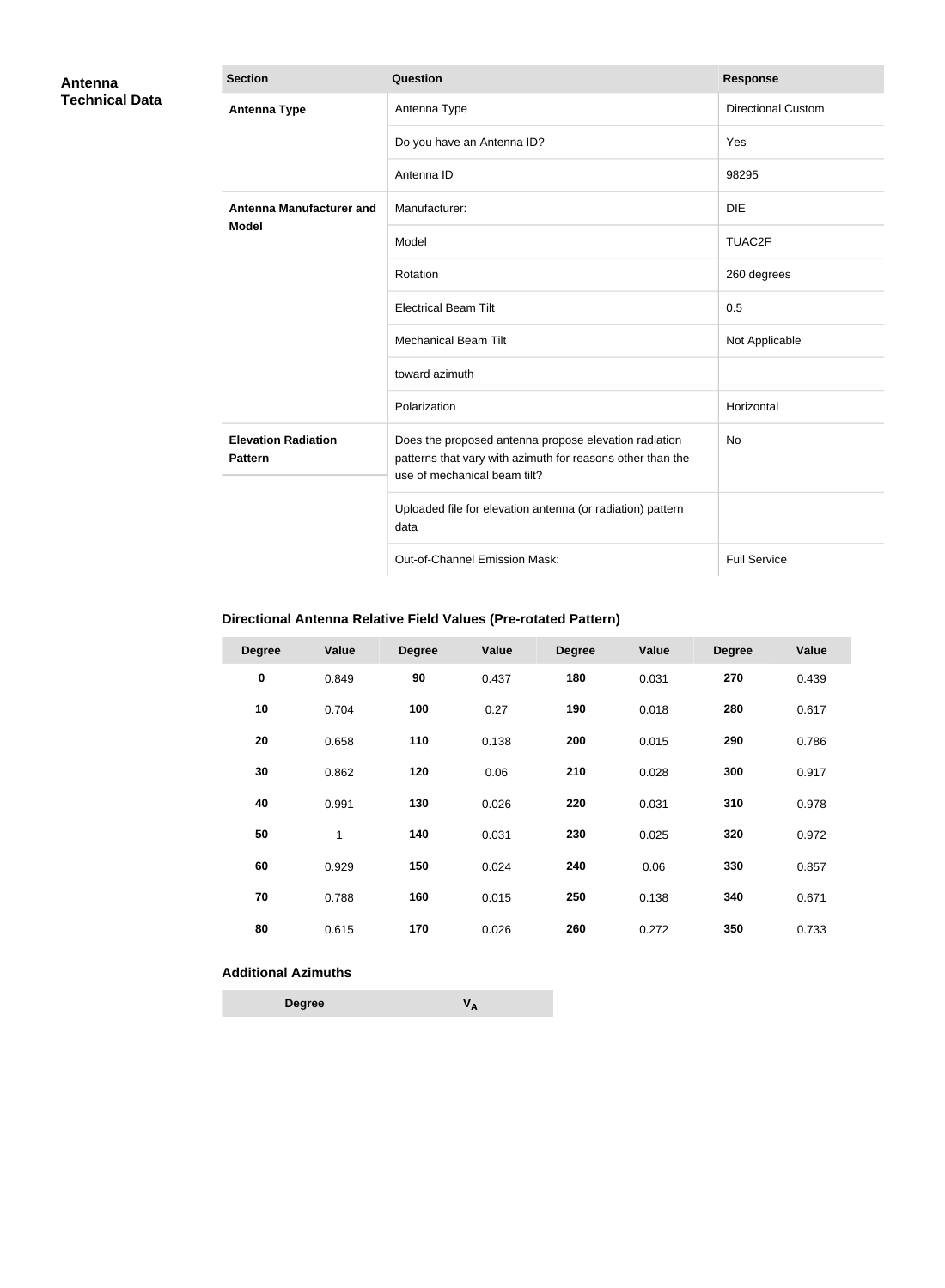| <b>Certification</b> | <b>Section</b>                                    | Question                                                                                                                                                                                                                                                                                                                                                                                                                                                                                                                                                                                                                                                                                                                                                                                                                                                  | <b>Response</b>                                                       |  |
|----------------------|---------------------------------------------------|-----------------------------------------------------------------------------------------------------------------------------------------------------------------------------------------------------------------------------------------------------------------------------------------------------------------------------------------------------------------------------------------------------------------------------------------------------------------------------------------------------------------------------------------------------------------------------------------------------------------------------------------------------------------------------------------------------------------------------------------------------------------------------------------------------------------------------------------------------------|-----------------------------------------------------------------------|--|
|                      | <b>General Certification</b><br><b>Statements</b> | The Applicant waives any claim to the use of any particular<br>frequency or of the electromagnetic spectrum as against the<br>regulatory power of the United States because of the<br>previous use of the same, whether by authorization or<br>otherwise, and requests an Authorization in accordance with<br>this application (See Section 304 of the Communications Act<br>of 1934, as amended.).                                                                                                                                                                                                                                                                                                                                                                                                                                                       |                                                                       |  |
|                      |                                                   | The Applicant certifies that neither the Applicant nor any<br>other party to the application is subject to a denial of Federal<br>benefits pursuant to §5301 of the Anti-Drug Abuse Act of<br>1988, 21 U.S.C. §862, because of a conviction for<br>possession or distribution of a controlled substance. This<br>certification does not apply to applications filed in services<br>exempted under §1.2002(c) of the rules, 47 CFR. See §1.<br>2002(b) of the rules, 47 CFR §1.2002(b), for the definition of<br>"party to the application" as used in this certification §1.2002<br>(c). The Applicant certifies that all statements made in this<br>application and in the exhibits, attachments, or documents<br>incorporated by reference are material, are part of this<br>application, and are true, complete, correct, and made in<br>good faith.   |                                                                       |  |
|                      | <b>Authorized Party to Sign</b>                   | <b>FAILURE TO SIGN THIS APPLICATION MAY RESULT IN</b><br>DISMISSAL OF THE APPLICATION AND FORFEITURE<br>OF ANY FEES PAID<br>Upon grant of this application, the Authorization Holder may<br>be subject to certain construction or coverage requirements.<br>Failure to meet the construction or coverage requirements<br>will result in automatic cancellation of the Authorization.<br>Consult appropriate FCC regulations to determine the<br>construction or coverage requirements that apply to the type<br>of Authorization requested in this application.<br>WILLFUL FALSE STATEMENTS MADE ON THIS FORM<br>OR ANY ATTACHMENTS ARE PUNISHABLE BY FINE AND<br>/OR IMPRISONMENT (U.S. Code, Title 18, §1001) AND/OR<br>REVOCATION OF ANY STATION AUTHORIZATION (U.S.<br>Code, Title 47, §312(a)(1)), AND/OR FORFEITURE (U.S.<br>Code, Title 47, §503). |                                                                       |  |
|                      |                                                   | I certify that this application includes all required and<br>relevant attachments.                                                                                                                                                                                                                                                                                                                                                                                                                                                                                                                                                                                                                                                                                                                                                                        | Yes                                                                   |  |
|                      |                                                   | I declare, under penalty of perjury, that I am an authorized<br>representative of the above-named applicant for the<br>Authorization(s) specified above.                                                                                                                                                                                                                                                                                                                                                                                                                                                                                                                                                                                                                                                                                                  | John B. Casoria Esq. B.<br>Casoria, Esq<br><b>Assistant Secretary</b> |  |
|                      |                                                   |                                                                                                                                                                                                                                                                                                                                                                                                                                                                                                                                                                                                                                                                                                                                                                                                                                                           | 07/23/2019                                                            |  |